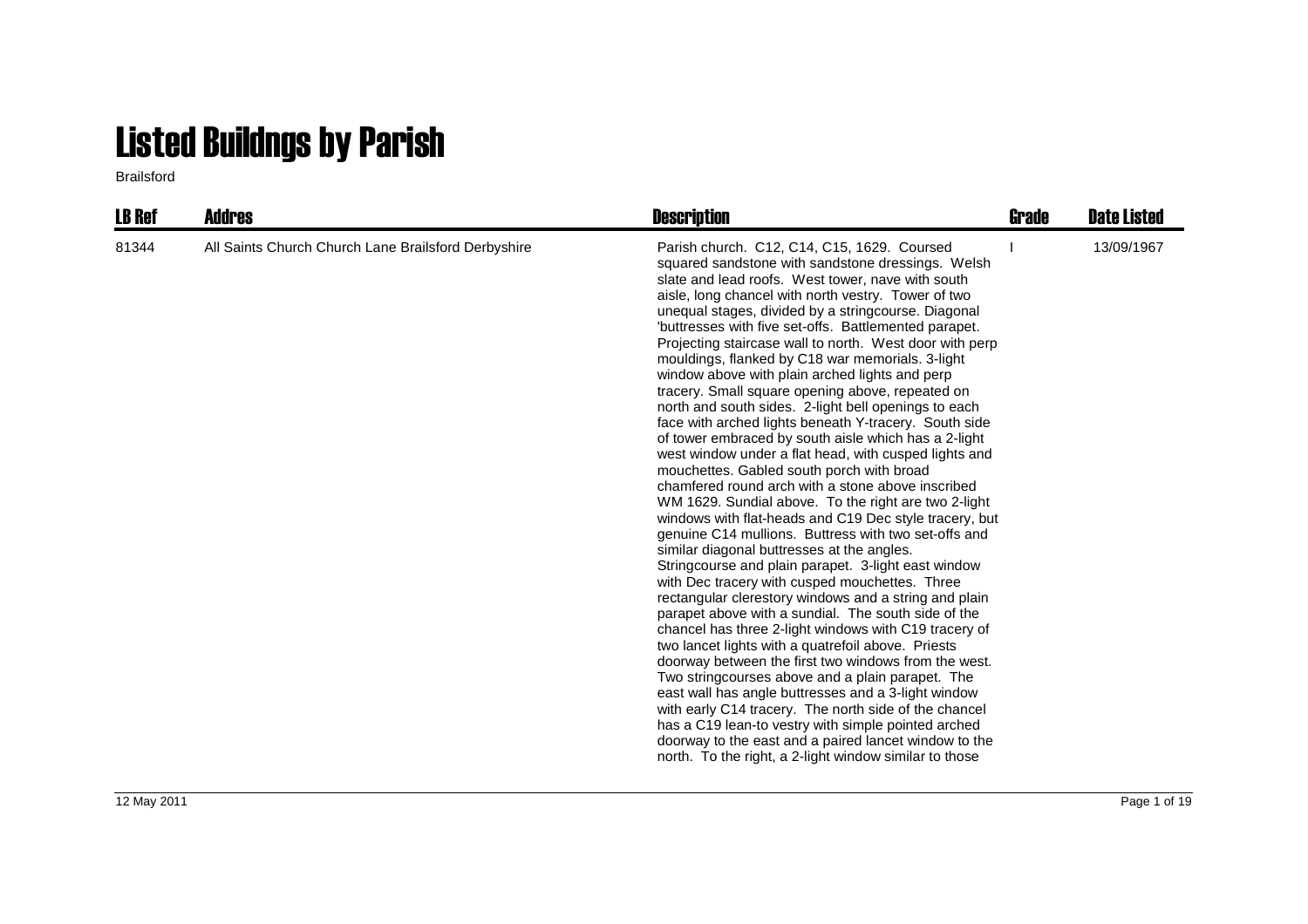| <b>LB Ref</b> | <b>Addres</b> | <b>Description</b>                                                                                                                                                                                                                                                                                                                                                                                                                                                                                                                                                                                                                                                                                                                                                                                                                                                                                                                                                                                                                                                                                                                                                                                                                                                                                                                                                                                                                                                                                                                                                                                                                                                                                                                                                                                                                                                                                                                                                                                                                                                       | Grade | <b>Date Listed</b> |
|---------------|---------------|--------------------------------------------------------------------------------------------------------------------------------------------------------------------------------------------------------------------------------------------------------------------------------------------------------------------------------------------------------------------------------------------------------------------------------------------------------------------------------------------------------------------------------------------------------------------------------------------------------------------------------------------------------------------------------------------------------------------------------------------------------------------------------------------------------------------------------------------------------------------------------------------------------------------------------------------------------------------------------------------------------------------------------------------------------------------------------------------------------------------------------------------------------------------------------------------------------------------------------------------------------------------------------------------------------------------------------------------------------------------------------------------------------------------------------------------------------------------------------------------------------------------------------------------------------------------------------------------------------------------------------------------------------------------------------------------------------------------------------------------------------------------------------------------------------------------------------------------------------------------------------------------------------------------------------------------------------------------------------------------------------------------------------------------------------------------------|-------|--------------------|
|               |               | on the south side, but possibly with genuine early C14<br>tracery. The north side of the nave has two buttresses<br>and two 2-light windows with flat heads and cusped<br>lights. Doorway to the right with wave moulding. The<br>interior has a four bay south arcade, the fourth bay<br>now against the side of the tower, showing that the<br>tower was built within the Norman nave. The west pier<br>is circular with a scalloped capital, the next circular<br>with octagonal capital, the third has an octagonal pier<br>and capital, and at the east end there is a semi-<br>circular respond with polygonal capital. The round<br>arches have a step and a chamfer. Double chamfered<br>tower arch. Early C14 chancel arch. supported to the<br>north on a free standing circular C12 pier with many<br>scalloped capital. Early C14 triple sedilia and piscina<br>with deep fluted drain, in the south wall of the chancel.<br>A number of wall monuments - Edward Cox died 1846<br>(nave north), Annie Mosse died 1868 (nave north),<br>Mary Horsfall died 1862 (nave north), Thomas Cox<br>died 1842 (chancel north) gothic, John Boden died<br>1840 (chancel south), Anna Palmer died 1840<br>(chancel south), all by Hall of Derby. William Cox died<br>1900 (nave north) by Lomas of Derby. Roger and<br>Frances Cox died 1843 and 1853 (nave north) by J B<br>Robinson of Derby: Dorothy Draper died 1683<br>(chancel east) Jacobean style. To the left of the east<br>window is a grander, late C17 monument. The<br>reredos has re-set linenfold panels and flamboyant<br>tracery panels. C17 communion table and C17 or<br>earlier oak chest. Tomb recess in the chancel north-<br>wall with an incorrectly assembled monument set in.<br>C <sub>19</sub> tiled chancel floor. Carved rood beam and cross<br>of 1934. Deeply carved bench ends in the nave, one<br>dated 1884. In the south aisle are an C18 charity<br>board, four boards with religious texts and a royal coat<br>of arms. Octagonal font, probably C16. Listed for<br>Group Value. |       |                    |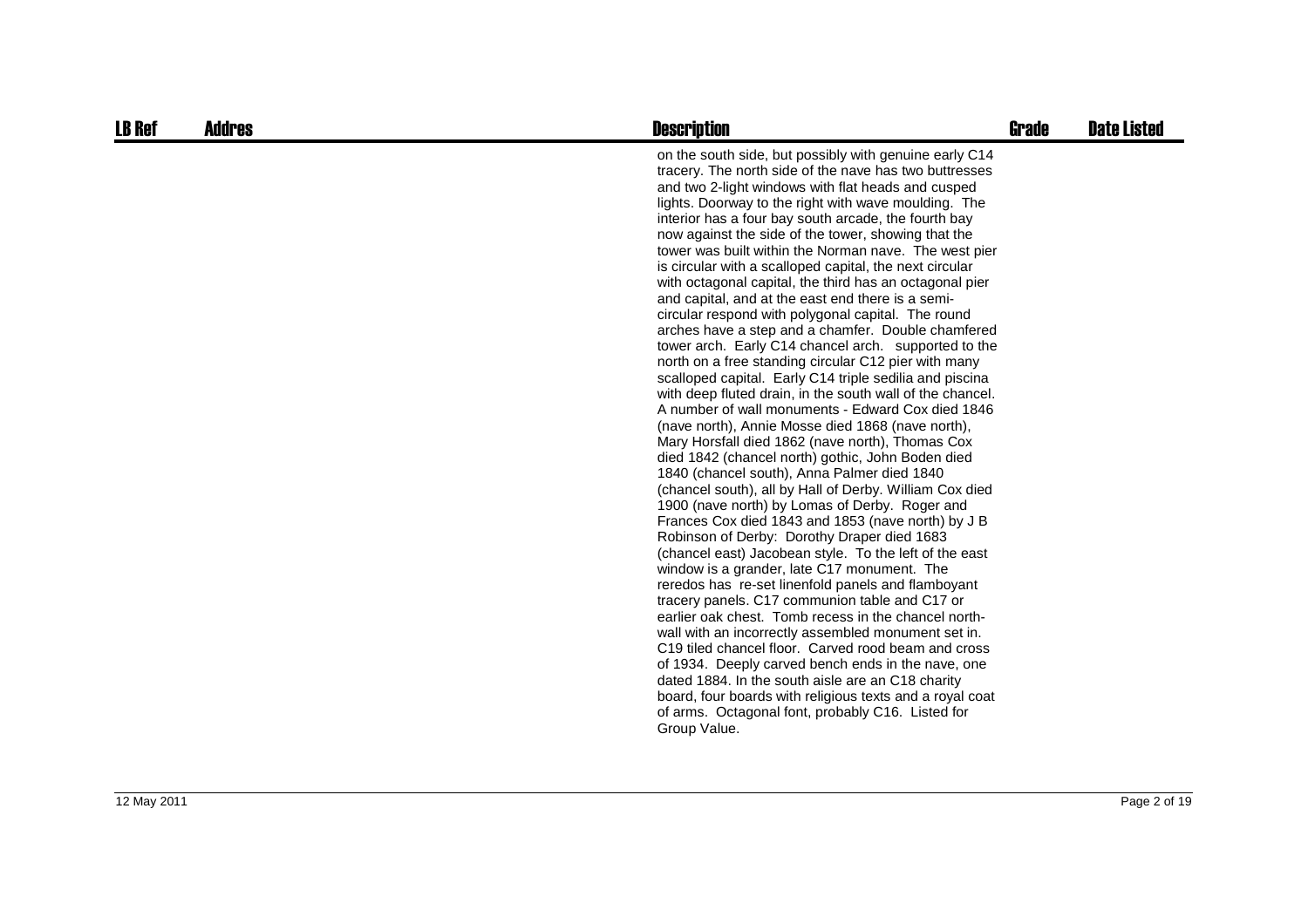| <b>LB Ref</b> | <b>Addres</b>                                       | <b>Description</b>                                                                                                                                                                                                                                                                                                                                                                                                                                                                                                                                                                                 | Grade        | <b>Date Listed</b> |
|---------------|-----------------------------------------------------|----------------------------------------------------------------------------------------------------------------------------------------------------------------------------------------------------------------------------------------------------------------------------------------------------------------------------------------------------------------------------------------------------------------------------------------------------------------------------------------------------------------------------------------------------------------------------------------------------|--------------|--------------------|
| 81345         | All Saints Church Church Lane Brailsford Derbyshire | Churchyard cross. C10 or earlier. Sandstone shaft,<br>set on a modern base, the original base stands on a<br>stone slab to the side. The original base is square in<br>plan and much weathered. Modern square base with<br>inscriptions recording that the shaft was found<br>beneath the original base in 1919 and was erected on<br>the new base in that year. Incomplete tapering shaft,<br>circular turning to a square, reminiscent of more<br>famous northern examples, such as the Gosforth<br>Cross in Cumbria. Deeply carved with figure scenes<br>and interlace. Listed for Group Value. | $\mathbf{I}$ | 12/07/1985         |
| 81346         | All Saints Church Church Lane Brailsford Derbyshire | Stable. 1754. Red brick with plain tile roof and brick<br>coped gables with plain kneelers. Sawtooth eaves<br>band to south and north. One brick stack at the south<br>west angle. Single storey. Gabled elevation to east<br>with broad entrance under a wooden lintel, with double<br>gates. Stone plaque above, inscribed This stable/was<br>built at ye expense/and for the ufe of/the Parish 1754.<br>One small later window to south. Lean-to to west not<br>of listable quality. Listed for Group Value.                                                                                    | H.           | 12/07/1985         |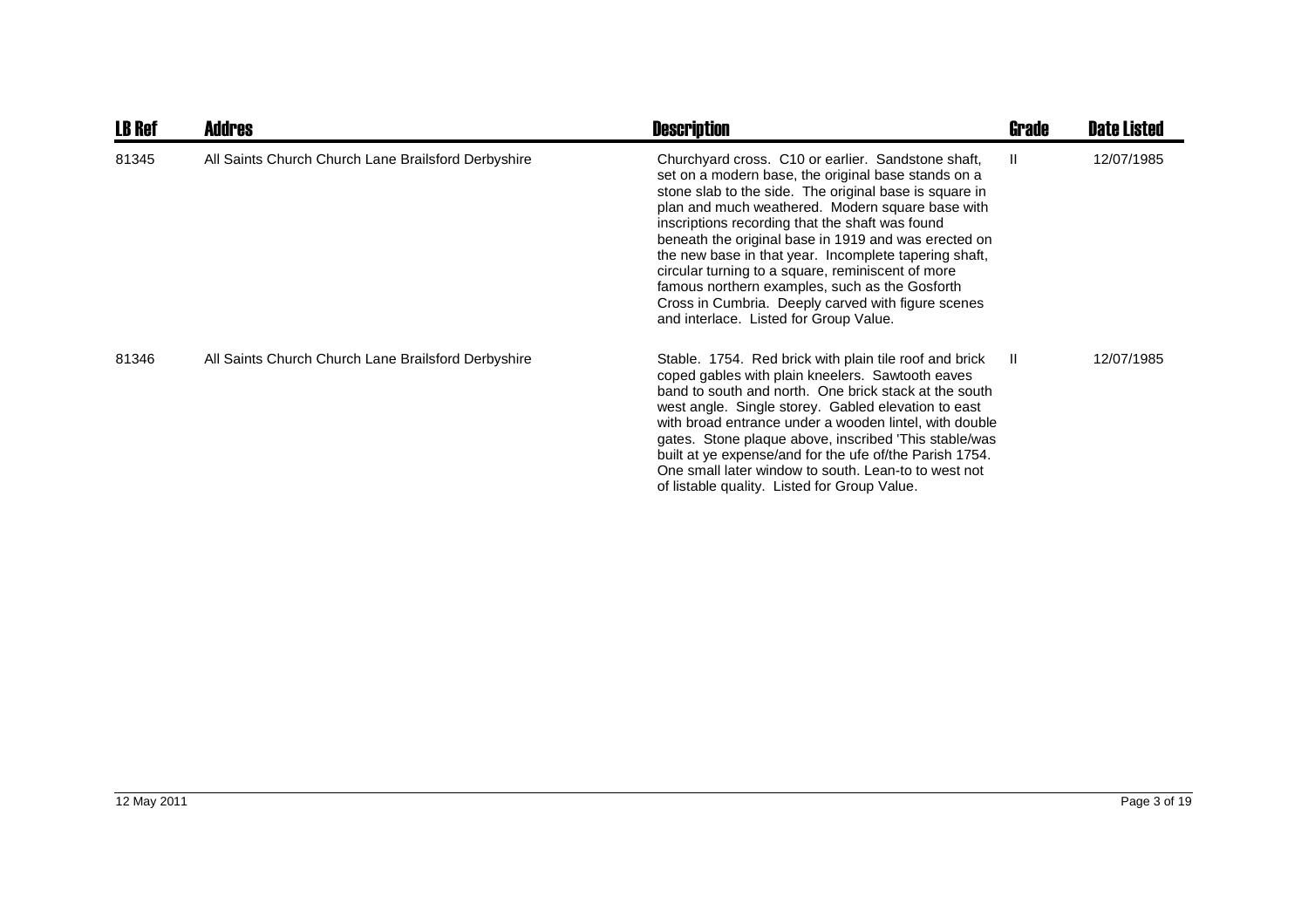| <b>LB Ref</b> | Addres                                          | <b>Description</b>                                                                                                                                                                                                                                                                                                                                                                                                                                                                                                                                                                                                                                                                                                                                                                                                                                                                                                                                                                               | Grade        | <b>Date Listed</b> |
|---------------|-------------------------------------------------|--------------------------------------------------------------------------------------------------------------------------------------------------------------------------------------------------------------------------------------------------------------------------------------------------------------------------------------------------------------------------------------------------------------------------------------------------------------------------------------------------------------------------------------------------------------------------------------------------------------------------------------------------------------------------------------------------------------------------------------------------------------------------------------------------------------------------------------------------------------------------------------------------------------------------------------------------------------------------------------------------|--------------|--------------------|
| 81347         | Churchfields Farm Brailsford Derbyshire DE6 3BW | Farmhouse. Late C18. Red brick with plain tile roof,<br>brick ridge and gable stacks. entil eaves band. Two<br>storeys, plus garrets. Three bay south elevation has<br>central doorway with wooden surround and shallow<br>bracketed hood. Panelled door with glazed overlight.<br>Flanked on each side by glazing bar sashes under<br>segment heads. Three similar, but smaller windows<br>above, the left one asymmetrically placed. Centre bay<br>rising to a gable with a square C20 window replacing a<br>shuttered loft opening. Lower bay set back to left.<br>North elevation has a single storey outhouse attached<br>to left and a two storey wing to right. In the centre, a<br>broad projecting, semi circular bay with flat roof and 4-<br>light casement window under a segmental head. 2-<br>light window to right. First floor has central 3-light<br>window with sliding sash, under a segmental head,<br>and a similar 2-light window on each side. Listed for<br>Group Value. | Ш            | 12/07/1985         |
| 81348         | Churchfields Farm Brailsford Derbyshire DE6 3BW | Barn and stables. Late C18. Red brick with plain tile<br>roofs. L-plan around two sides of the crew yard. Barn<br>on north side with cart shed attached to left with<br>access from the north and a single doorway to south.<br>Barn has blocked cart entrance and three tiers of<br>quatrefoil breathers. Stable to west with loft over.<br>Ground floor has two doorways with segmental heads<br>and stable type doors, a window, a partially blocked<br>window with door set in, and an external flight of stone<br>steps to an upper doorway. Single storey continuation<br>to south with four segment headed doorways, one<br>broader, with double doors. Listed for group value<br>only. Listed for Group Value.                                                                                                                                                                                                                                                                           | $\mathbf{H}$ | 12/07/1985         |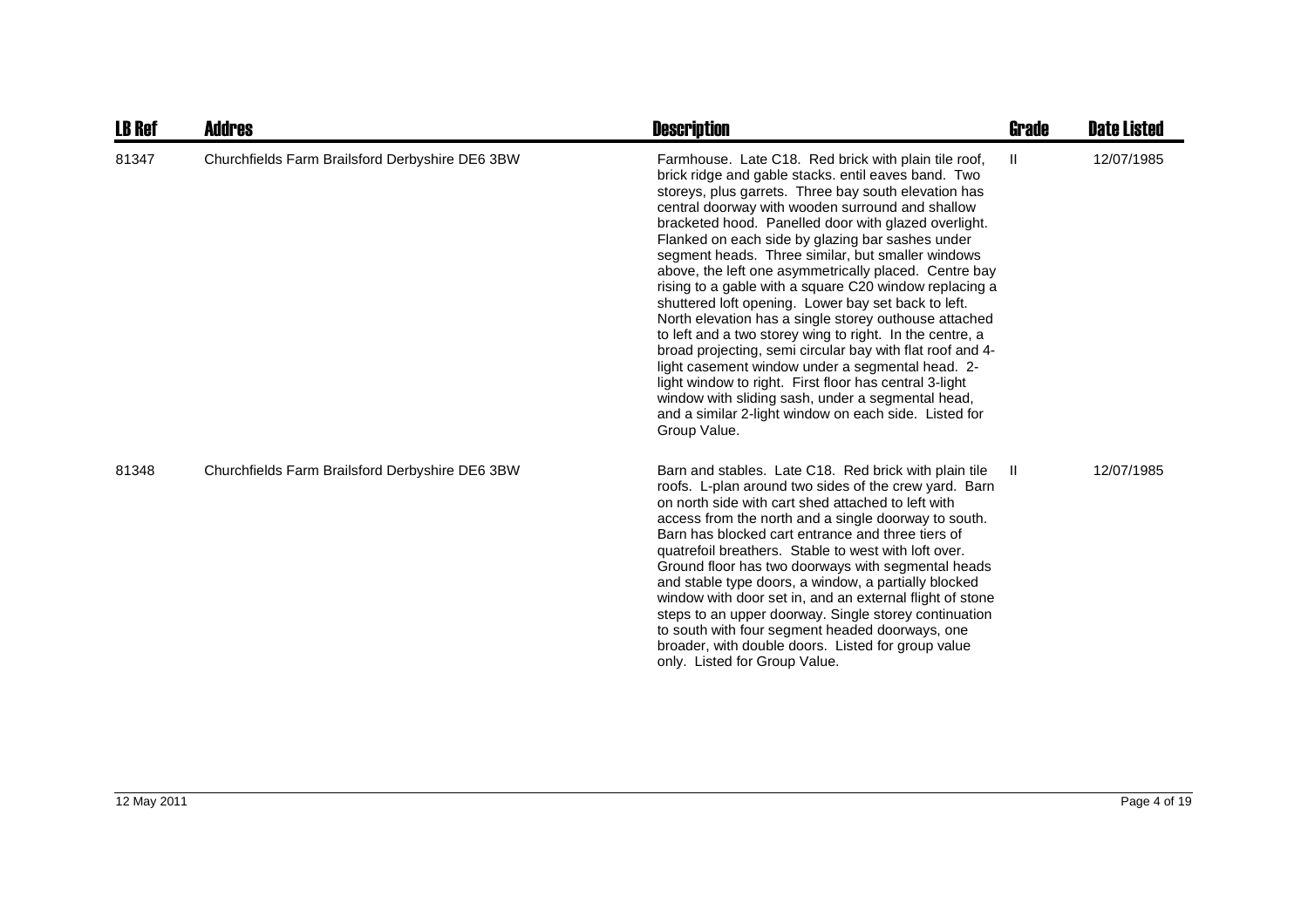| <b>LB Ref</b> | <b>Addres</b>                                                 | <b>Description</b>                                                                                                                                                                                                                                                                                                                                                                                                                                                                                                                                                                                                                                                                                                                                                                                                                                          | <b>Grade</b> | <b>Date Listed</b> |
|---------------|---------------------------------------------------------------|-------------------------------------------------------------------------------------------------------------------------------------------------------------------------------------------------------------------------------------------------------------------------------------------------------------------------------------------------------------------------------------------------------------------------------------------------------------------------------------------------------------------------------------------------------------------------------------------------------------------------------------------------------------------------------------------------------------------------------------------------------------------------------------------------------------------------------------------------------------|--------------|--------------------|
| 81349         | Churchfields Farm Brailsford Derbyshire DE6 3BW               | Cowhouse. Early C19. Red brick with plain tile roof.<br>Single storey range forming east side of crew yard.<br>West elevation, from left to right, has a window, a<br>doorway with stepped surround, basket arch and<br>stable type doors, then a similar window, door window,<br>door, window, door, door. Listed for group value<br>only.                                                                                                                                                                                                                                                                                                                                                                                                                                                                                                                 | $\mathbf{H}$ | 12/07/1985         |
| 81350         | Culland Hall Culland Lane Brailsford Derbyshire DE6 3BW       | Stable block. Late C17, extended early C19. Red<br>brick with sandstone dressings. Plain tile roof to east,<br>with coped gables, with plain kneelers and ball finials.<br>Dentilated eaves. Octagonal wooden pigeon cote.<br>Two storeys, double range plan. South elevation.<br>Earlier part to east with flush quoins and moulded first<br>floor band. Large stable type door and circular<br>window to right with stone surround. Early C19 part to<br>west has central stable-type doorway, flanked on each<br>side by segmental arched carriage entrances, both<br>now partly blocked. Blind segmental arched window<br>above flanked by square windows with casements.<br>Twin gabled east elevation with, to the left gable, a<br>circular window to first floor and a circular window with<br>stone surround in the gable. Listed for Group Value. | $\mathbf{H}$ | 13/09/1967         |
| 81351         | Culland Manor Farm Culland Lane Brailsford Derbyshire DE6 3BW | Farmhouse. Early C19. Red brick with plain tile<br>hipped roofs, and overhanging eaves. Two brick ridge<br>stacks. Two storeys. South elevation of three bays.<br>Central doorway with wedge lintel. C20 glazed door<br>and overlight. Flanked on each side by glazing bar<br>sashes under wedge lintels. Three similar, but smaller<br>windows above. West elevation has a similar three<br>bay arrangement. Slightly lower wing to north with<br>broad blocked carriage arch to west, with basket arch.<br>Two later windows set in.                                                                                                                                                                                                                                                                                                                      | Ш            | 12/07/1985         |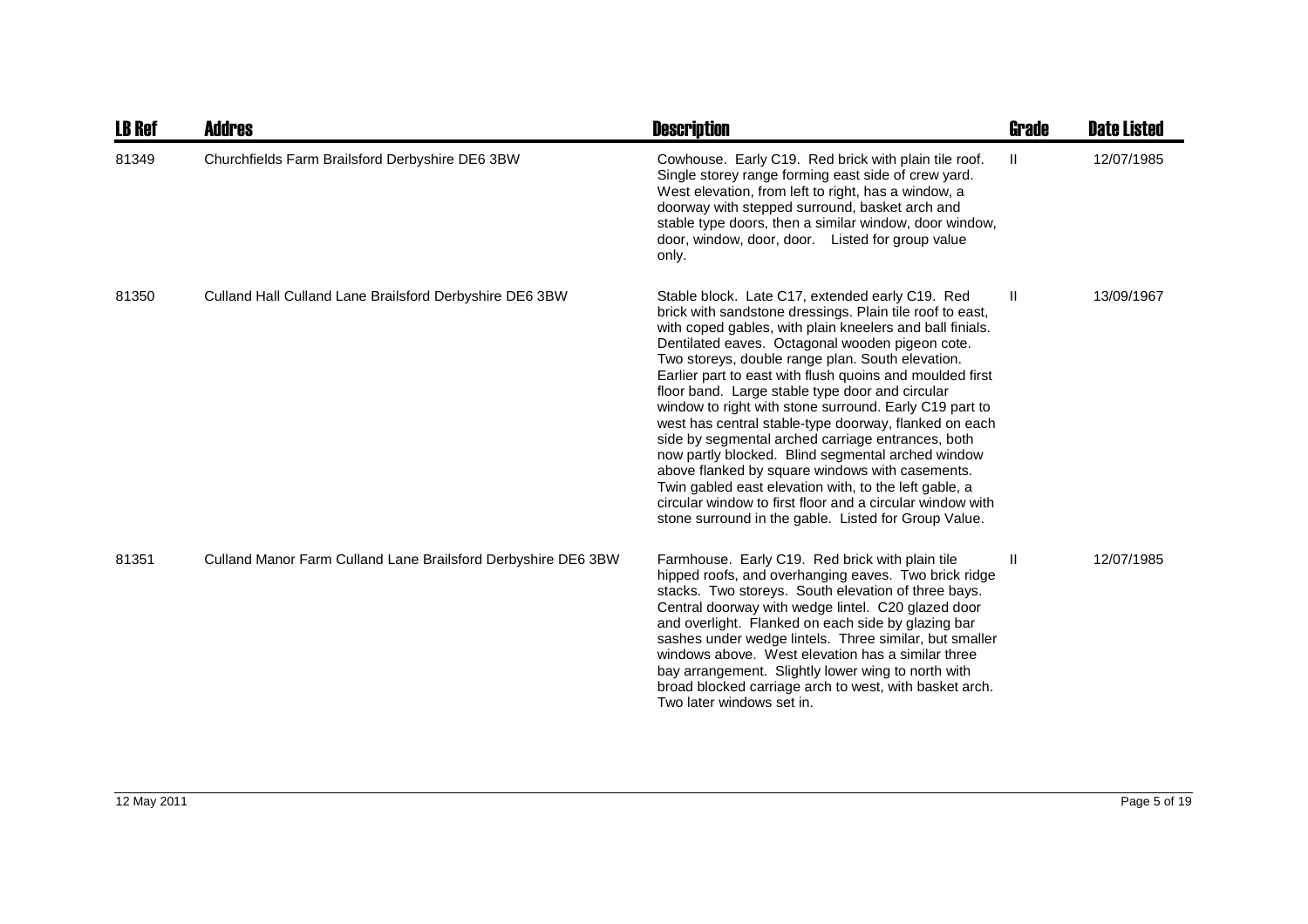| <b>LB Ref</b> | Addres                                                                     | <b>Description</b>                                                                                                                                                                                                                                                                                                                                                                                                                                                                                                                                                                                                                                                                                                                             | <b>Grade</b> | <b>Date Listed</b> |
|---------------|----------------------------------------------------------------------------|------------------------------------------------------------------------------------------------------------------------------------------------------------------------------------------------------------------------------------------------------------------------------------------------------------------------------------------------------------------------------------------------------------------------------------------------------------------------------------------------------------------------------------------------------------------------------------------------------------------------------------------------------------------------------------------------------------------------------------------------|--------------|--------------------|
| 81352         | Pools Head Culland Lane Brailsford Derbyshire DE6 3BW                      | Farmhouse. Late C18. Red brick plain tile roof with<br>brick coped gables and plain kneelers. Dentilled<br>eaves. Brick gable stacks. Three storeys. Three bay<br>south elevation has central doorway with C20 door,<br>overlight and C20 bracketed wooden porch. Flanked<br>on either side by glazing bar sashes under segment<br>heads. Three similar windows above, the centre one<br>slightly smaller. Three similar, but smaller windows<br>above again under flat arches. Lower, two storey wing,<br>set back to right, with single segment headed<br>doorway, with C20 glazed door.                                                                                                                                                     | Ш            | 13/09/1967         |
| 81353         | Garage Cottages And Garage Shop Main Road Brailsford Derbyshire<br>DE6 3DA | Terrace of five or six cottages, now three cottages and II<br>a shop. Early C19. Red brick with plain tile roof,<br>gable at one end, half hipped at the other. Brick gable<br>stack and three brick ridge stacks. Dentilled eaves<br>band. Two storeys. North elevation of six bays.<br>Ground floor has, from left to right, a blocked doorway<br>with segment head, two 3-light casement windows with<br>segment heads, a doorway and a blocked doorway,<br>two windows, a doorway, a 2-light window with<br>segment head, a doorway and a 3-light window under<br>a flat arch. First floor has six windows under flat<br>arches, the two to the right replaced by C20<br>casements. Lean-to attached to west. Included for<br>group value. |              | 12/07/1985         |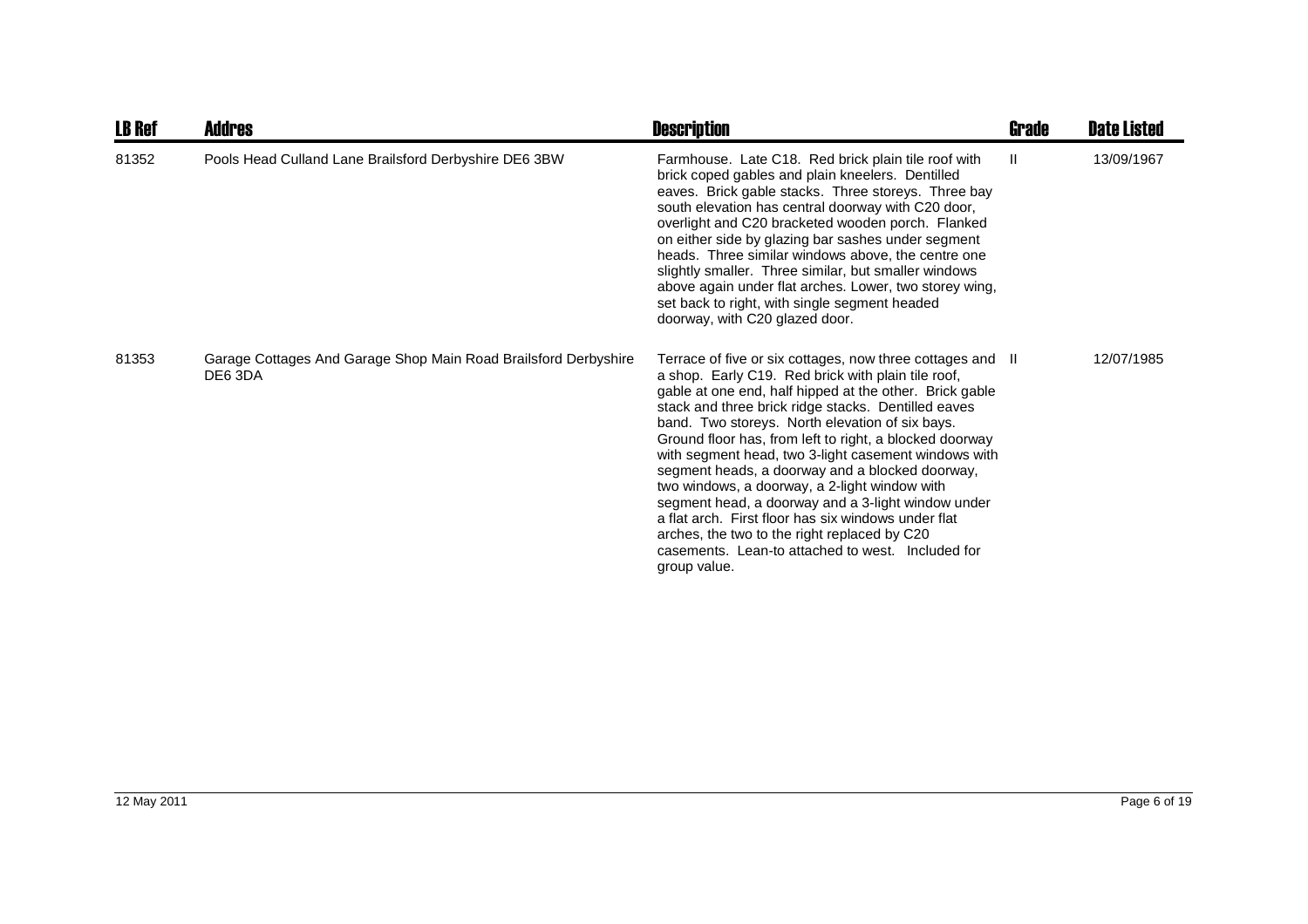| <b>LB Ref</b> | <b>Addres</b>                                                                      | <b>Description</b>                                                                                                                                                                                                                                                                                                                                                                                                                                                                                                                                                                                                           | Grade        | <b>Date Listed</b> |
|---------------|------------------------------------------------------------------------------------|------------------------------------------------------------------------------------------------------------------------------------------------------------------------------------------------------------------------------------------------------------------------------------------------------------------------------------------------------------------------------------------------------------------------------------------------------------------------------------------------------------------------------------------------------------------------------------------------------------------------------|--------------|--------------------|
| 81354         | Brailsford CE Controlled Primary School Main Road Brailsford<br>Derbyshire DE6 3DA | School. Early C19. Painted brick with plain tile roofs,<br>brick ridge and gable stacks. Dentilled eaves band.<br>Two storeys. North elevation of five bays. Gabled<br>staircase tower to the right with round arched stair<br>window and in the return wall, a round arched<br>doorway. To the left, three segmental arched 3-light<br>wooden casement windows, a projecting gabled porch<br>bay and a further window. Four similar windows<br>above. Central pedimented gable with clock face and<br>bell turret with pyramid roof. Listed for Group Value.                                                                | $\mathbf{H}$ | 13/09/1967         |
| 81355         | School House Main Road Brailsford Derbyshire DE6 3DA                               | House. c1870s. Red brick with plain tile roof and<br>paired brick gable stacks. Two storeys. South<br>elevation of two bays. Gabled bay to left with a 3-light<br>small pane wooden casement window to ground floor,<br>under a basket arch. Similar 2-light window above.<br>Right hand bay set back slightly. Doorway with Tudor<br>arch and half glazed door. To the right, a 3-light<br>wooden casement window under a basket arch.<br>Similar 2-light window above rising into a gabled<br>dormer. Listed for group value only.                                                                                         | Ш            | 12/07/1985         |
| 81356         | The Old Bakery Main Road Brailsford Derbyshire DE6 3DA                             | House. C17, refronted mid C18. Sandstone and red<br>brick. Plain tile roof. Two storeys. North elevation of<br>three bays. Chamfered stone plinth, first floor band,<br>brick dentil eaves cornice and flush quoins. Central<br>doorway with moulded stone surround with keystone<br>and lintel with carved foliage relief. C20 plank door.<br>Flanked on each side by C20 canted oriel windows.<br>Three plain 2-light windows above with wooden<br>casements and leaded lights. Lower parts of gable<br>end walls are of coursed squared sandstone. Mid C18<br>staircase with turned balusters. Listed for Group<br>Value. | H.           | 12/07/1985         |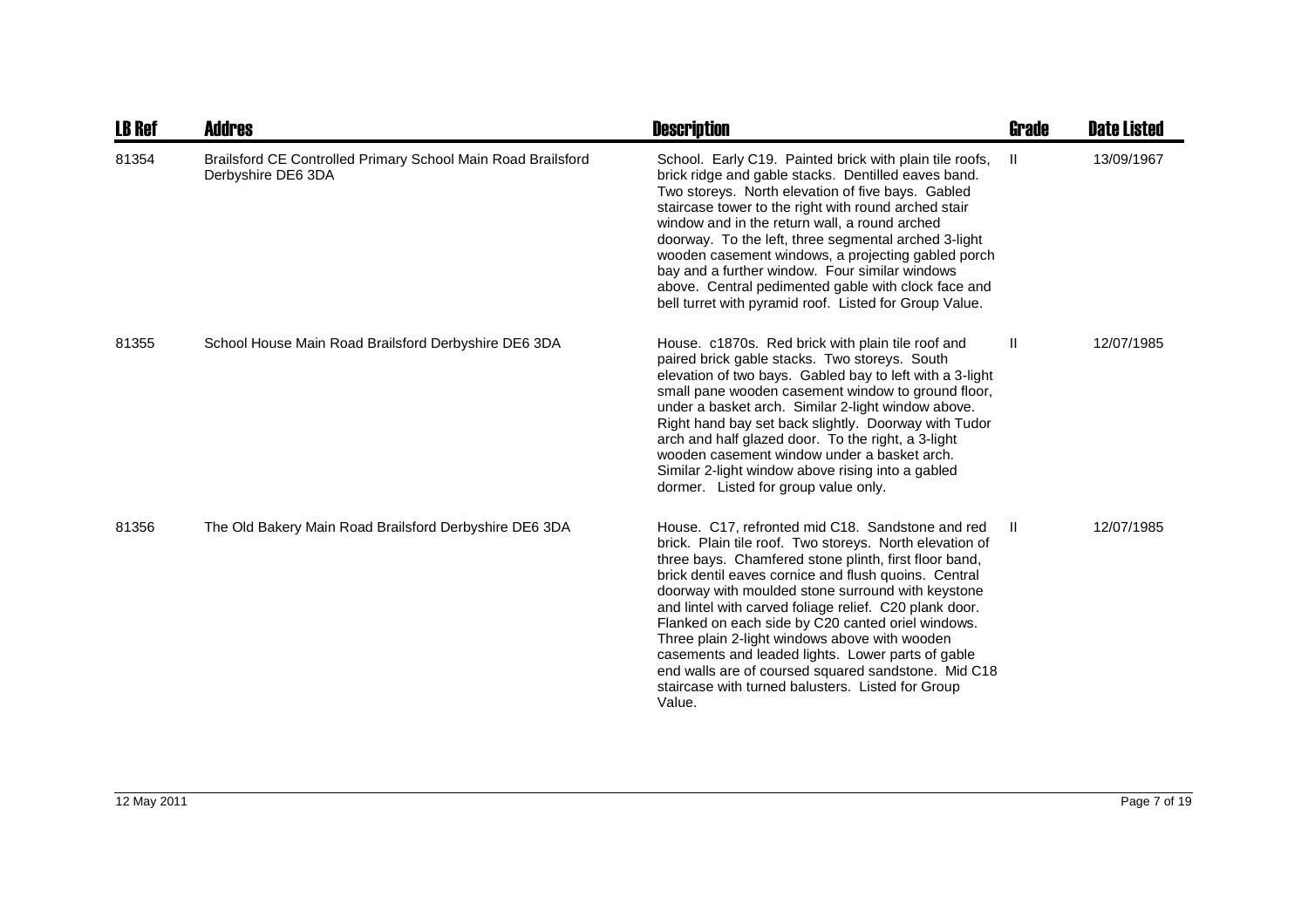| <b>LB Ref</b> | <b>Addres</b>                                                                              | <b>Description</b>                                                                                                                                                                                                                                                                                                                                                                                             | <b>Grade</b> | <b>Date Listed</b> |
|---------------|--------------------------------------------------------------------------------------------|----------------------------------------------------------------------------------------------------------------------------------------------------------------------------------------------------------------------------------------------------------------------------------------------------------------------------------------------------------------------------------------------------------------|--------------|--------------------|
| 81357         | Boundary Post To The East Of Brailsford Bridge Common Side<br><b>Brailsford Derbyshire</b> | Boundary post. Early C19. Cast iron. Triangular in<br>plan with sloping upper part rising to back plate with<br>curved top. Inscribed COUNTY/OF/DERBY/PARISH<br>BOUNDARY/<br>[BRAILSFORD/PARISH/EDNASTON/TOWNSHIP/J<br>HAYWOOD JUNR/PHOENIX FOUNDRY/DERBY.                                                                                                                                                     | Ш            | 12/07/1985         |
| 81358         | Mile Post South West Of Rock O Stones Painters Lane Ednaston<br>Derbyshire                 | Mile post. Early C19. Cast iron. Triangular in plan<br>with sloping upper part, rising to back plate with<br>curved top. Inscribed LONDON/134 MILES/BUXTON<br>25 MILES/ EDNASTON TOWNSHIP/ASHBOURNE/5<br>MILES/DERBY/8 MILES/J HAYWOOD<br><b>JUNR/PHOENIX FOUNDRY/ DERBY</b>                                                                                                                                   | Ш            | 12/07/1985         |
| 81359         | Ednaston Home Farm Painters Lane Ednaston Derbyshire DE6 3AY                               | Farmhouse. Early C19. Red brick with stone<br>dressings, plain tile roof with brick gable stacks.<br>Dentilled eaves band. Two storeys, T-plan.<br>Symmetrical five bay north elevation. Central gabled<br>Victorian wooden porch, flanked on each side by two<br>glazing bar sashes with stone lintels and double<br>keystones. Five similar windows above, their sills<br>linked by a continuous stone band. | Ш            | 12/07/1985         |
| 81360         | Mile Post At OS 226 427 Shirley Common Shirley Derbyshire                                  | Mile post. Early C19. Cast iron. Triangular in plan<br>with sloping upper part, rising to back plate with<br>curved top. Inscribed LONDON/135 MILES/BUXTON<br>24 MILES/ SHIRLEY/PARISH/ASHBOURNE/4<br>MILES/DERBY/9 MILES/J HAYWOOD<br><b>JUNR/PHOENIX FOUNDRY/DERBY</b>                                                                                                                                       | Ш            | 12/07/1985         |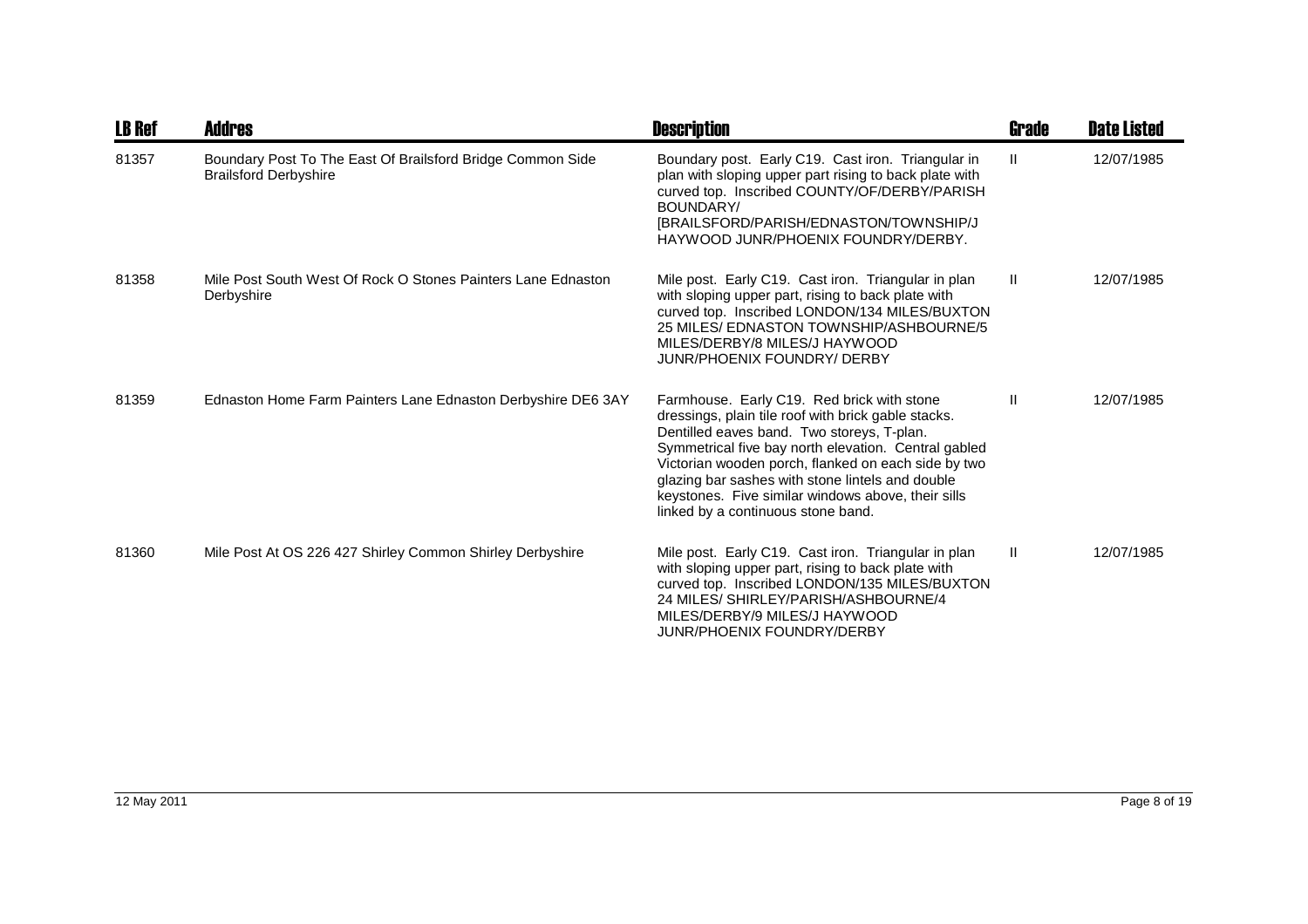| <b>LB Ref</b> | <b>Addres</b>                                                 | <b>Description</b>                                                                                                                                                                                                                                    | Grade | <b>Date Listed</b> |
|---------------|---------------------------------------------------------------|-------------------------------------------------------------------------------------------------------------------------------------------------------------------------------------------------------------------------------------------------------|-------|--------------------|
| 81361         | Boundary Post At OS 225 428 Shirley Common Shirley Derbyshire | Boundary post. Early C19. Cast iron. Triangular in<br>plan with sloping upper part rising to back plate with<br>curved top. Inscribed<br>COUNTY/OF/DERBY/PARISH/BOUNDARY/<br>EDNASTON/TOWNSHIP/SHIRLEY/PARISH/J<br>HAYWOOD JUNR/PHOENIX FOUNDRY/DERBY |       | 12/07/1985         |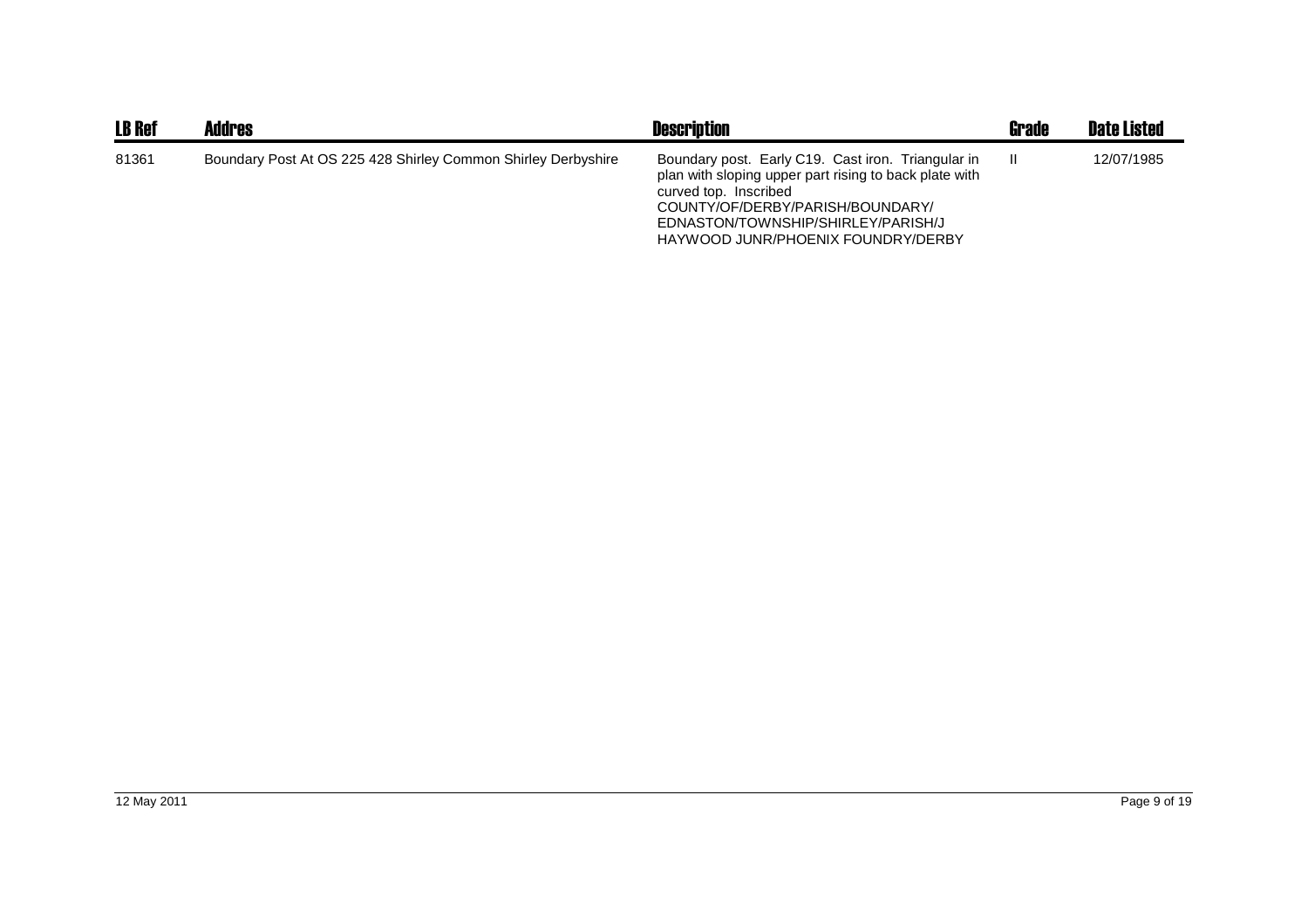| <b>LB Ref</b> | <b>Addres</b>                                            | <b>Description</b>                                                                                                                                                                                                                                                                                                                                                                                                                                                                                                                                                                                                                                                                                                                                                                                                                                                                                                                                                                                                                                                                                                                                                                                                                                                                                                                                                                                                                                                                                                                                                                                                                                                                                                                                                                                                                                                                                                                                                                                                                                                                                                                                                                                 | <b>Grade</b> | <b>Date Listed</b> |
|---------------|----------------------------------------------------------|----------------------------------------------------------------------------------------------------------------------------------------------------------------------------------------------------------------------------------------------------------------------------------------------------------------------------------------------------------------------------------------------------------------------------------------------------------------------------------------------------------------------------------------------------------------------------------------------------------------------------------------------------------------------------------------------------------------------------------------------------------------------------------------------------------------------------------------------------------------------------------------------------------------------------------------------------------------------------------------------------------------------------------------------------------------------------------------------------------------------------------------------------------------------------------------------------------------------------------------------------------------------------------------------------------------------------------------------------------------------------------------------------------------------------------------------------------------------------------------------------------------------------------------------------------------------------------------------------------------------------------------------------------------------------------------------------------------------------------------------------------------------------------------------------------------------------------------------------------------------------------------------------------------------------------------------------------------------------------------------------------------------------------------------------------------------------------------------------------------------------------------------------------------------------------------------------|--------------|--------------------|
| 81362         | Ednaston Manor Painters Lane Ednaston Derbyshire DE6 3BA | Small country house. 1912-19 for W G Player, by<br>Edwin Lutyens. Queen Anne style. Reddish brown<br>Bedfordshire brick laid in Flemish bond, with<br>sandstone dressings. Steeply pitched, plain tile,<br>hipped roofs with massive central brick stack and four<br>massive brick ridge stacks. Two storeys and attics,<br>and single storey angle pavilions. H-plan with broad<br>centre stroke running west to east. All facades are<br>symmetrical with white painted wooden casement<br>windows under flat arches, the casements with small<br>panes and thick glazing bars. West elevation of five<br>unequal bays, divided by giant pilasters with slightly<br>projecting entasis and capitals, with wreath motifs.<br>The centre two crowned by a triangular pediment.<br>White painted coved eaves cornice. Central doorway<br>with lugged architrave and heavy swan neck<br>pediment, enclosing the Player armorial trophy.<br>Glazed double doors. Two windows either side with<br>brick voussoirs and key blocks to the outer windows.<br>The inner windows narrower. Similar fenestration<br>above. Blind end bays set back, with a corresponding<br>break in the roof. Two small hipped roof dormers close<br>to the middle. Stone plinth and stone band, linking the<br>ground floor windows and continuing as the plinth and<br>coping to the forecourt walls, which form a semi-<br>circular courtyard with two drive entrances and a<br>central entrance, providing a view to and from the<br>main entrance. Single storey pavilions, visually<br>separate, at the angles. That to the south is a garden<br>house, linked by a wall with gateway with lugged<br>architrave. That to the north is a billiard room built-in<br>1980, an intended part of Lutyen's design. South<br>elevation of eight bays, the outer four projecting.<br>Stone plinth, band, and coved eaves cornice continue<br>from the west elevation. Central doorway with Doric<br>pilasters and an open pediment containing a wreath of<br>saffron flowers. French doors, flanked by tall narrow<br>windows under flat arches with brick voussoirs.<br>French doors on either side with lugged architraves. |              | 13/09/1967         |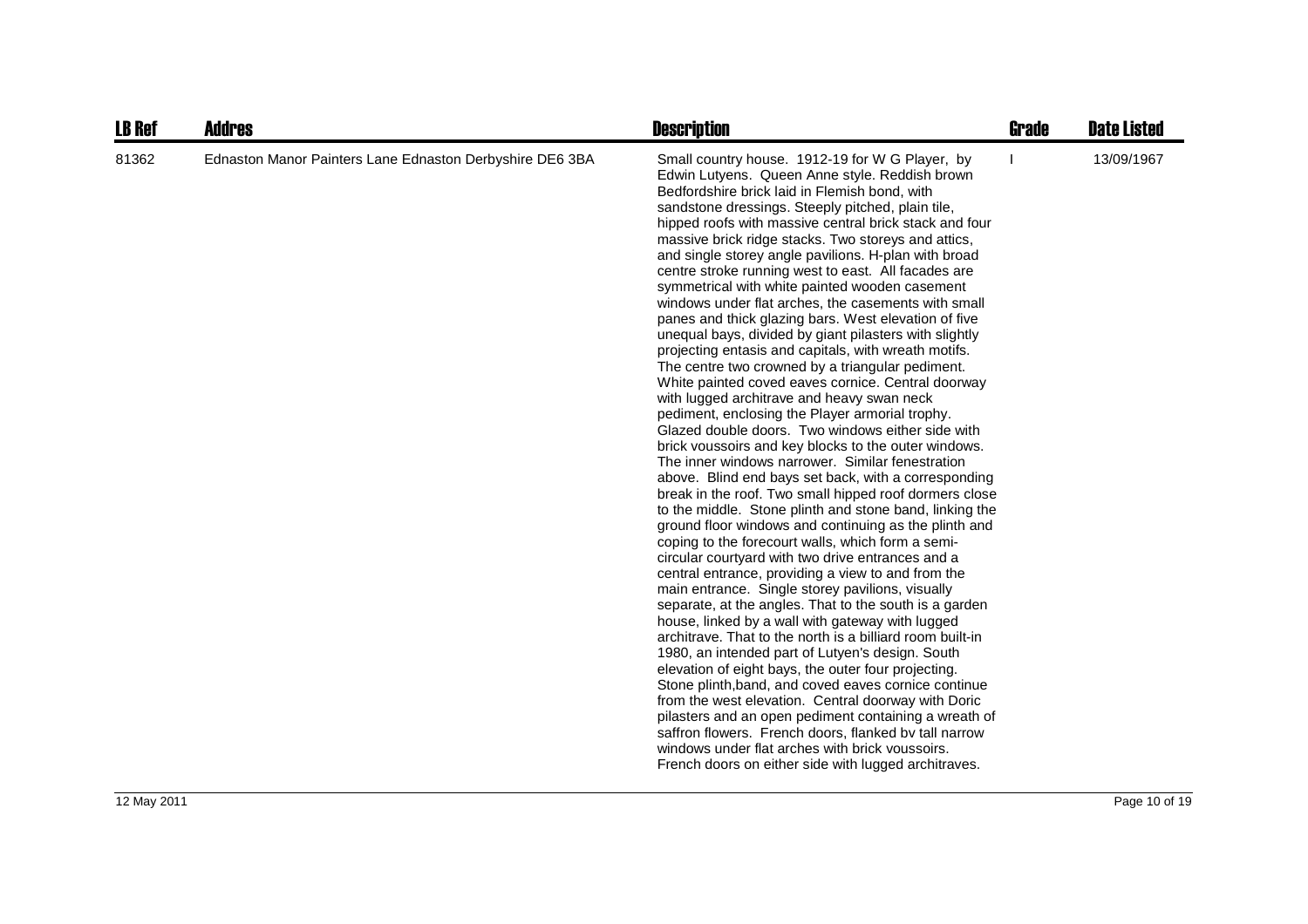| <b>LB Ref</b> | <b>Addres</b> | <b>Description</b>                                                                                                                                                                                                                                                                                                                                                                                                                                                                                                                                                                                                                                                                                                                                                                                                                                                                                                                                                                                                                                                                                                                                                                                                                                                                                                                                                                                                                                                                                                                                                                                                                                                                                                                                                                                                                                                                                                                                                                                                                                                                                                                                                                                                                   | <b>Grade</b> | <b>Date Listed</b> |
|---------------|---------------|--------------------------------------------------------------------------------------------------------------------------------------------------------------------------------------------------------------------------------------------------------------------------------------------------------------------------------------------------------------------------------------------------------------------------------------------------------------------------------------------------------------------------------------------------------------------------------------------------------------------------------------------------------------------------------------------------------------------------------------------------------------------------------------------------------------------------------------------------------------------------------------------------------------------------------------------------------------------------------------------------------------------------------------------------------------------------------------------------------------------------------------------------------------------------------------------------------------------------------------------------------------------------------------------------------------------------------------------------------------------------------------------------------------------------------------------------------------------------------------------------------------------------------------------------------------------------------------------------------------------------------------------------------------------------------------------------------------------------------------------------------------------------------------------------------------------------------------------------------------------------------------------------------------------------------------------------------------------------------------------------------------------------------------------------------------------------------------------------------------------------------------------------------------------------------------------------------------------------------------|--------------|--------------------|
|               |               | Four windows above. The outer bays of the recessed<br>central section deliniated by giant pilasters with<br>capitals in the form of relief monograms of members of<br>the Player family. Return walls with pilasters either<br>side of French doors with lugged architraves and<br>asped alcoves above with aprons. Projecting outer<br>bays have two large windows to ground floor and two<br>smaller windows above, flanked by giant pilasters.<br>Garden pavilions to south west and south east, with<br>hipped roofs and Tuscan Doric columns, linked by<br>walls and gateways and enclosing a raised terrace<br>with formal flower beds and herringbone brick paths.<br>Plainer east elevation of five bays, 1-3-1. Plinth, band<br>and coved cornice continued from south elevation.<br>Two hipped roof dormers between chimney stacks, as<br>on the west elevation. Three tier terrace with brick<br>retaining walls and stone flagged steps descended to<br>lower garden level. North elevation of nine bays, 2-5-2,<br>with more vernacular appearance for the service end<br>of the house. Centre recessed bays with twin gables<br>and dormers on either side. Single storey service wing<br>to north east, linked by a covered way to a building<br>containing potting shed and outhouses. The main<br>entrance leads into a small circular inner porch, a<br>modest entrance hall with black and white marble<br>floor, and then diagonally into the long main hall,<br>forming the whole of the south side of the centre<br>stroke of the H-plan. Symmetrical, low, delicate<br>plaster ceiling, panelling, and broad Italian marble<br>chimney piece with bolection moulding. Small<br>panelled drawing room to the south west, fireplace<br>with lugged surround. Dining room to the south east,<br>also panelled and with a marble chimney piece. Main<br>staircase hall to north west with a view back through a<br>series of arches to the entrance hall. Hopton stone<br>staircase with wrought iron balustrade. Service rooms<br>to north east. Dog leg back staircase with open string<br>and three turned balusters per tread. Partly lit by semi-<br>circular borrowed lights with open traceried fanlights. |              |                    |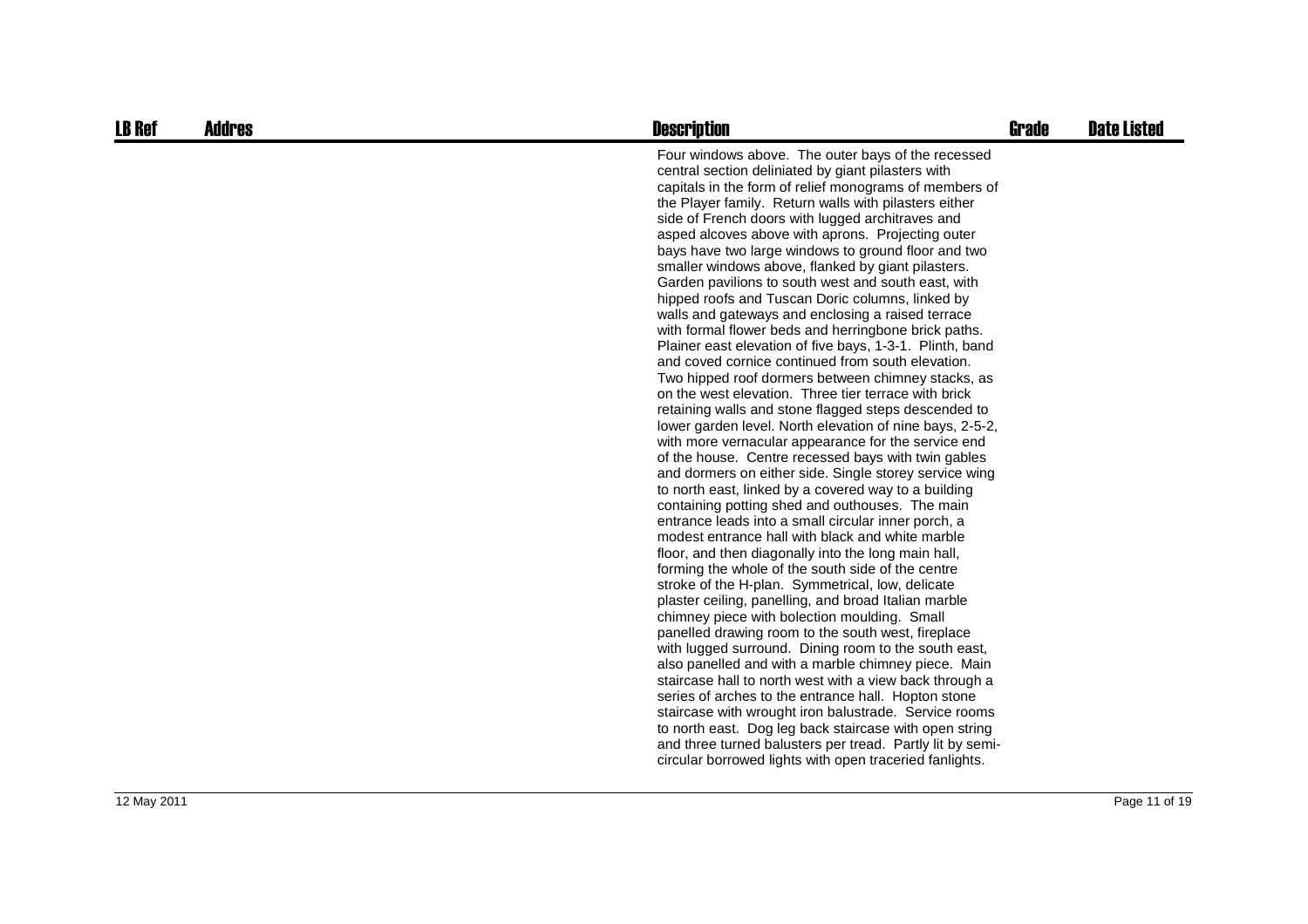| <b>LB Ref</b> | Addres                                                         | <b>Description</b>                                                                                                                                                                                                                                                                                                                                                                                                                                                                                                | <b>Grade</b> | <b>Date Listed</b> |
|---------------|----------------------------------------------------------------|-------------------------------------------------------------------------------------------------------------------------------------------------------------------------------------------------------------------------------------------------------------------------------------------------------------------------------------------------------------------------------------------------------------------------------------------------------------------------------------------------------------------|--------------|--------------------|
|               |                                                                | First floor has inter- connecting bedrooms with brick<br>fireplaces and built-in cupboards on west, south and<br>east sides, and bathrooms on the north side. Linked<br>by a C-plan corridor with arches and plaster cross<br>vaults. Second floor rooms lit by dormers and from<br>two internal courts. All guttering and waste pipes<br>hidden within the walls. Ednaston Manor was<br>described by Lutyen's biographer, A G S Butler, as<br>"perhaps the most perfect country house that Lutyens<br>designed". |              |                    |
| 81363         | Brailsford Bridge Common Side Brailsford Derbyshire            | Bridge. Early C19. Coursed squared gritstone. Three II<br>round arches with stone voussoirs. Triangular<br>cutwaters between, rising to clasping buttresses.<br>Stone band at base of parapet walls. Rounded<br>copings to parapet walls.                                                                                                                                                                                                                                                                         |              | 12/07/1985         |
| 81364         | Well Outside Townswell Cottage Main Road Brailsford Derbyshire | Well. Probably early C19. Coursed squared<br>sandstone. Semi-circular arch with stone voussoirs,<br>set partly into the ground. Tap in the form of a<br>segmental pediment. Listed for Group Value.                                                                                                                                                                                                                                                                                                               | $\mathbf{H}$ | 12/07/1985         |
| 81365         | Brailsford House Main Road Brailsford Derbyshire DE6 3DA       | House. Extensively remodelled early C19. White<br>painted brick with plain tile hipped roof. Brick ridge<br>stack. Two storeys. South elevation of three bays.<br>Sawtooth eaves band. Centre bay slightly recessed,<br>has a doorway with C19 half glazed door and glazed<br>overlight, and a glazing bar sash to the left with<br>keystoned wedge lintel. One similar window above.<br>Outer bays with a similar glazing bar sash to each<br>floor. Listed for Group Value.                                     | Ш            | 12/07/1985         |
| 81366         | The Old Coach House Main Road Brailsford Derbyshire DE6 3DA    | Coach-house. Early C19. White painted brick with<br>plain tile roof, Two storeys. Single bay south elevation<br>with a round headed small pane window to each floor.<br>Listed for group value only.                                                                                                                                                                                                                                                                                                              | $\mathbf{H}$ | 12/07/1985         |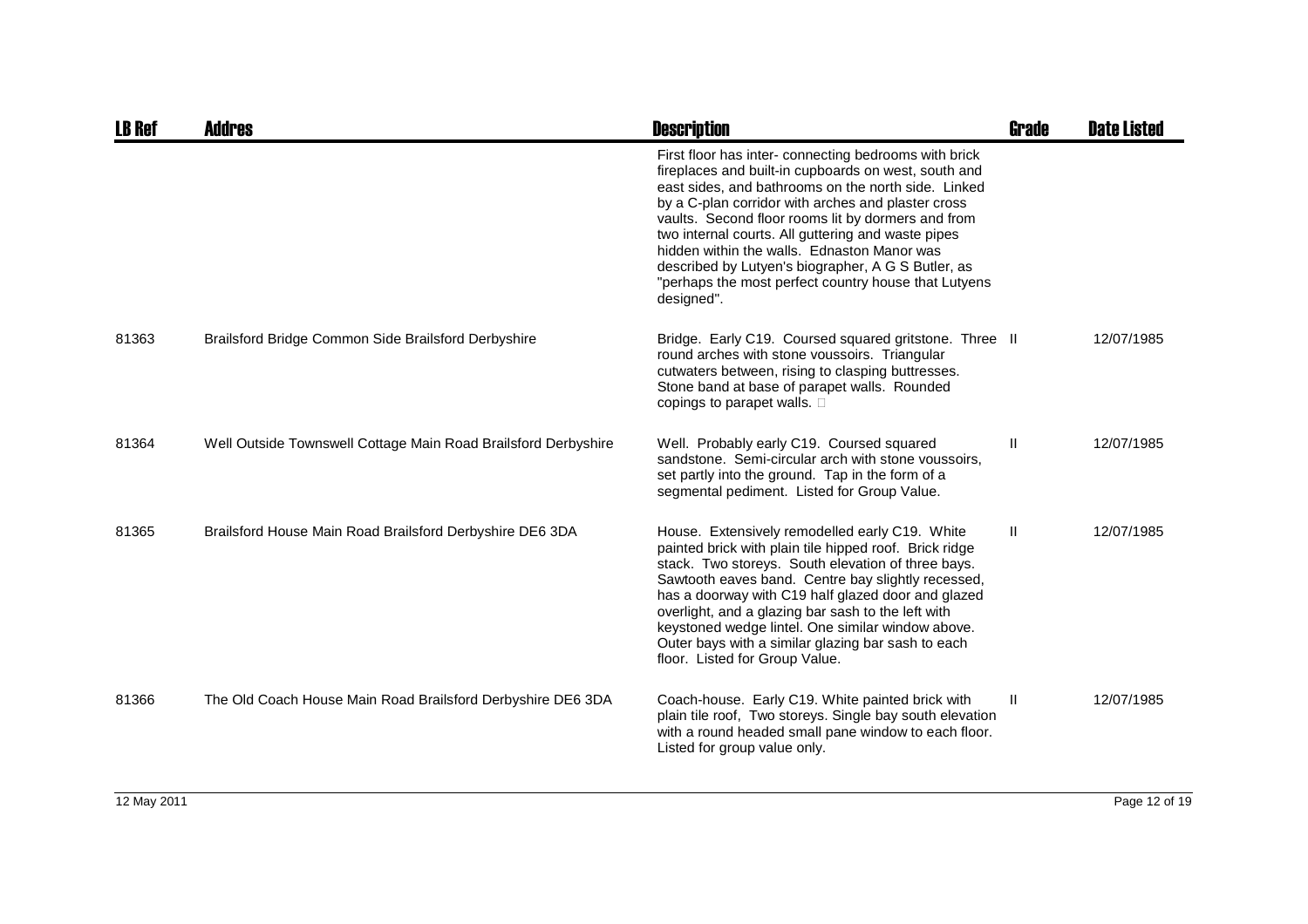| <b>LB Ref</b> | <b>Addres</b>                                           | <b>Description</b>                                                                                                                                                                                                                                                                                                                                                                                                                                                                                                                                                                                                                                    | Grade        | <b>Date Listed</b> |
|---------------|---------------------------------------------------------|-------------------------------------------------------------------------------------------------------------------------------------------------------------------------------------------------------------------------------------------------------------------------------------------------------------------------------------------------------------------------------------------------------------------------------------------------------------------------------------------------------------------------------------------------------------------------------------------------------------------------------------------------------|--------------|--------------------|
| 81367         | The Manor House Main Road Brailsford Derbyshire DE6 3DA | House. Late C18. Red brick with ashlar dressings.<br>Plain tile hipped roof. Stacks to rear. Moulded ashlar<br>cornice and parapet above. Two storeys. South<br>elevationof three broad bays, plus a lower bay set<br>back to east. Central doorway with moulded ashlar<br>doorcase with open pediment. Panelled door and<br>traceried fanlight. Flanked on each side by glazing<br>bar sashes under wedge lintels with double<br>keystones. Three similar, but smaller windows above<br>with continuous sills forming a stone band. Lower C19<br>bay to right with a glazing bar sash under a wedge<br>lintel to each floor. Listed for Group Value. | $\mathbf{H}$ | 13/09/1967         |
| 81368         | The Coach House Main Road Brailsford Derbyshire DE6 3DA | Coach-house, now garage and outbuildings. Late C18 II<br>red brick with plain tile roofs. One and two storeys.<br>South elevation - dentilled eaves band. Two storey,<br>three bay gabled centre section. Ground floor has a<br>segmental arched doorway with plank door, flanked<br>on each side by segmental arched windows. Similar<br>arrangement above and single lunette window in the<br>gable. Lower flanking wings, that to the left with<br>segmental arched carriage entrance with plank doors,<br>Corresponding wing to right with altered openings.<br>Listed for group value only.                                                      |              | 12/07/1985         |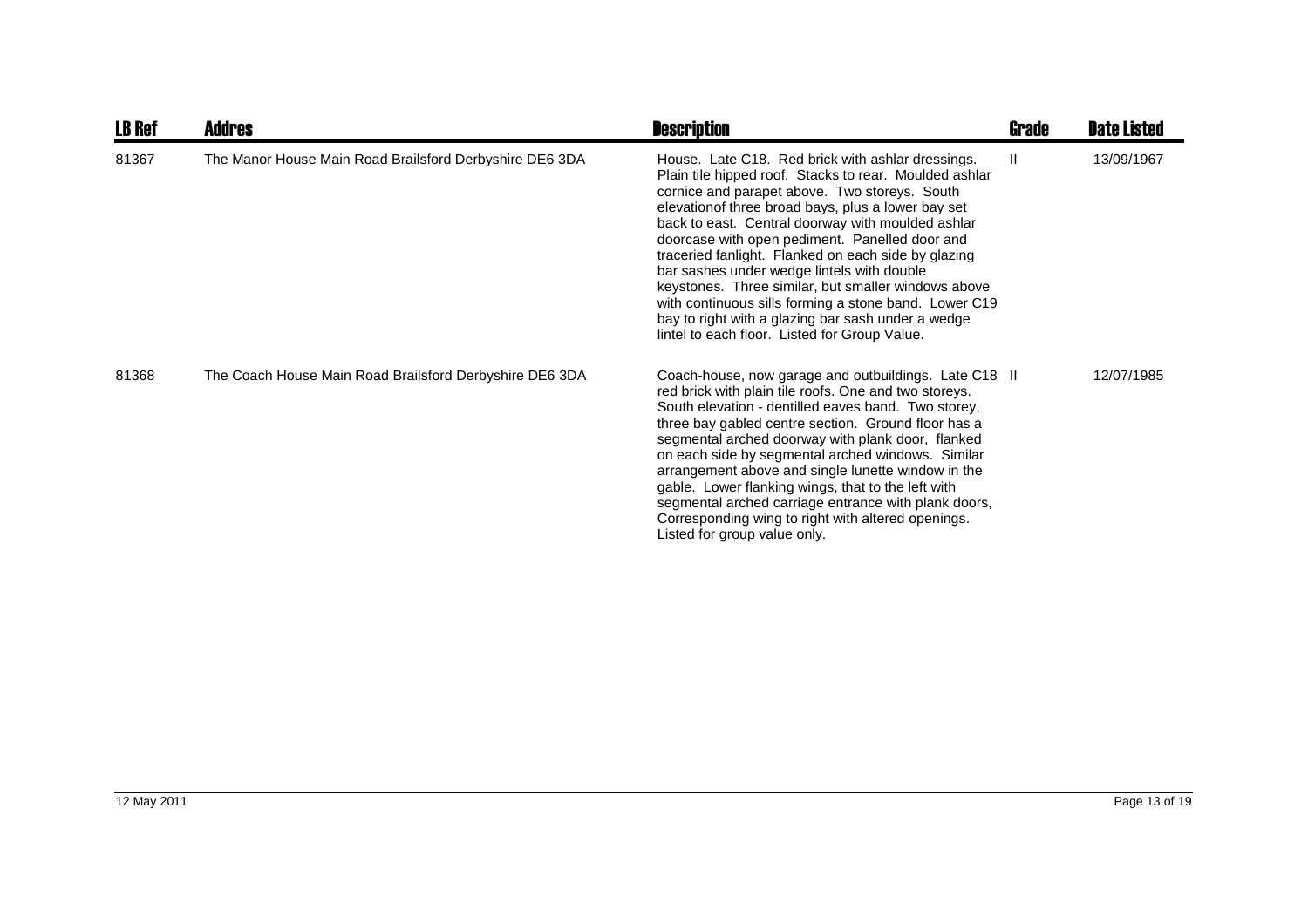| <b>LB Ref</b> | <b>Addres</b>                                              | <b>Description</b>                                                                                                                                                                                                                                                                                                                                                                                                                                                                                                                                                                                                                                                                                                                                                                                                                  | <b>Grade</b> | <b>Date Listed</b> |
|---------------|------------------------------------------------------------|-------------------------------------------------------------------------------------------------------------------------------------------------------------------------------------------------------------------------------------------------------------------------------------------------------------------------------------------------------------------------------------------------------------------------------------------------------------------------------------------------------------------------------------------------------------------------------------------------------------------------------------------------------------------------------------------------------------------------------------------------------------------------------------------------------------------------------------|--------------|--------------------|
| 81369         | Ednaston House Hollington Lane Ednaston Derbyshire DE6 3AE | House. Late C18. Red brick with plain tile roof and<br>brick gable stacks. Dentilled eaves band. Two<br>storeys, plus garrets. T-plan. Three bay west<br>elevation has a central doorway with bracketed stone<br>hood. Panelled door with rectangular overlight,<br>flanked on each side by single bar sashes under<br>wedge lintels, with double keystones. Three similar<br>windows above. Entrance hall with Minton tiled floor<br>and staircase with open string, carved tread ends and<br>stick balusters. Late C18 chimney piece in ground<br>floor room to south. Brick walls with stone copings<br>and iron railings, enclosing front garden. Range of<br>outbuildings and stables attached to east with<br>segment headed doorways and a round arched<br>doorway opening onto stairs to a loft. Listed for Group<br>Value. | Ш            | 12/07/1985         |
| 81370         | Ednaston House Hollington Lane Ednaston Derbyshire DE6 3AE | Barn, cowshed and geese pens, now garages and<br>outbuildings. Late C18. Red brick with plain tile roofs,<br>hipped at one end. Dentilled eaves band. Mostly<br>single storey. L-plan. Barn to west with three<br>segment headed doorways, a small window and a<br>shuttered opening, and a shuttered opening above.<br>Inside are two re-used upper cruck trusses. Cowhouse<br>attached to east, with alternately a window and a<br>segment headed doorway, a window and a segment<br>headed doorway. Return range with another similar<br>doorway, then three C20 garage doors and at the end<br>of the row three geese pens with low segment headed<br>doorways and quatrefoil arrangement of breathers.<br>Listed for group value only.                                                                                         | $\mathbf{H}$ | 12/07/1985         |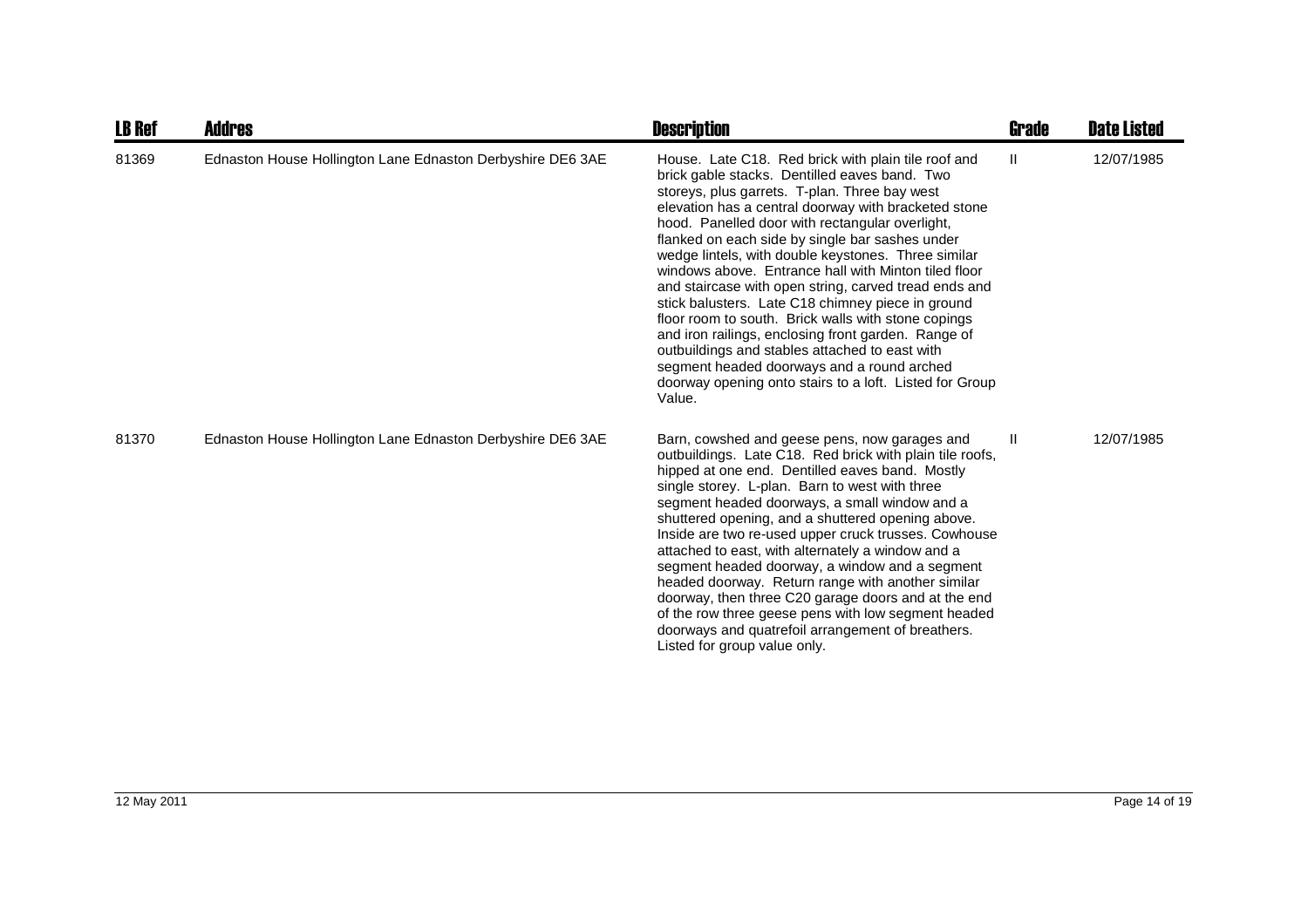| <b>LB Ref</b> | <b>Addres</b>                                                          | <b>Description</b>                                                                                                                                                                                                                                                                                                                                                                                                                                                                                                                                                                                                                                                              | Grade | <b>Date Listed</b> |
|---------------|------------------------------------------------------------------------|---------------------------------------------------------------------------------------------------------------------------------------------------------------------------------------------------------------------------------------------------------------------------------------------------------------------------------------------------------------------------------------------------------------------------------------------------------------------------------------------------------------------------------------------------------------------------------------------------------------------------------------------------------------------------------|-------|--------------------|
| 81371         | Green Farm Church Lane Brailsford Derbyshire DE6 3BX                   | Farmhouse. Early C18. Red brick with ashlar<br>dressings. Plain tile roof with two brick ridge stacks.<br>Two storeys. East elevation of two bays, with<br>chamfered quoins and moulded stone eaves band.<br>Central gabled, mid CI9 brick porch with round arched<br>entrance. Flanked on each side by windows with<br>gauged brick flat arches with keystones. Yorkshire<br>sliding sashes. Two similar windows above. Windows<br>to south elevation have segmental heads. Listed for<br>Group Value.                                                                                                                                                                         | Ш     | 12/07/1985         |
| 81372         | Barns South Of Green Farm Church Lane Brailsford Derbyshire DE6<br>3BX | Barn, stables and cowhouse. Mid Cl9. Red brick with II<br>sandstone dressings. Plain tile roofs. L-plan. Main<br>range runs north to south. East elevation has off-<br>centre, broad segmental archway through the building,<br>with stone dressings. To the left, a doorway and a<br>window to each floor with segmental arched stone<br>lintel. To the right on the ground floor, window, door,<br>window, door. The doors have flat stone lintels, the<br>windows segmental arched stone lintels. Three similar<br>windows above. Most of the windows retain their small<br>pane iron casements. Single storey cowhouse range<br>to south east. Listed for group value only. |       | 12/07/1985         |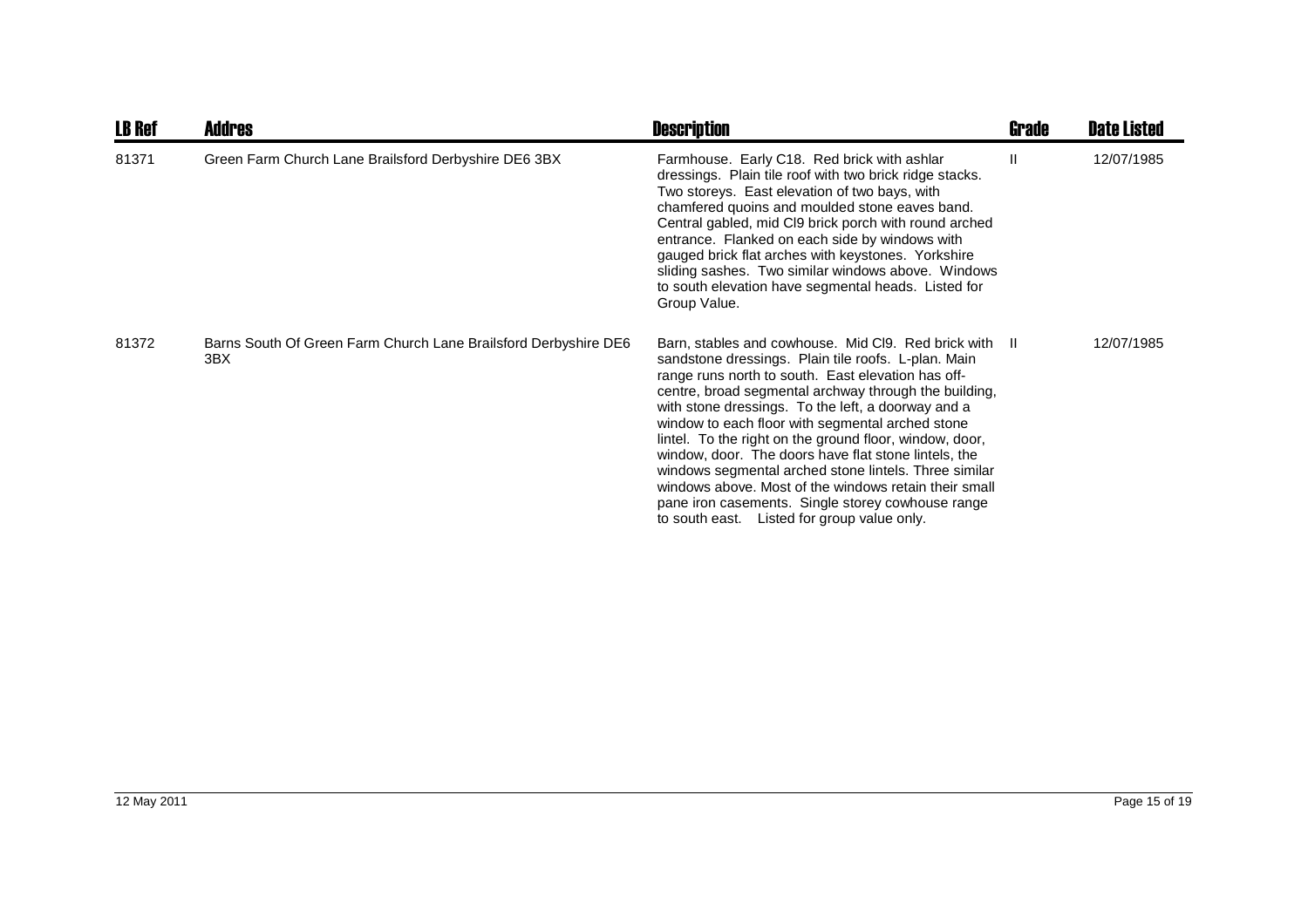| <b>LB Ref</b> | <b>Addres</b>                                                | <b>Description</b>                                                                                                                                                                                                                                                                                                                                                                                                                                                                                                                                                                                                                                                                                                                                                                                                                                                                                                              | Grade | <b>Date Listed</b> |
|---------------|--------------------------------------------------------------|---------------------------------------------------------------------------------------------------------------------------------------------------------------------------------------------------------------------------------------------------------------------------------------------------------------------------------------------------------------------------------------------------------------------------------------------------------------------------------------------------------------------------------------------------------------------------------------------------------------------------------------------------------------------------------------------------------------------------------------------------------------------------------------------------------------------------------------------------------------------------------------------------------------------------------|-------|--------------------|
| 81373         | Old Hall Farmhouse Church Lane Brailsford Derbyshire DE6 3BX | Farmhouse. Late C17 and early C18. Sandstone and II<br>red brick. Plain tile roofs with two brick ridge stacks<br>and a brick gable stack. South range with stone<br>coped gable and plain kneelers. North range with<br>stone coped gables, ball finials and moulded<br>kneelers. Three storeys. T-plan. Longer south wing,<br>of coursed squared sandstone. East elevation has two<br>3-light wooden casement windows under stone lintels<br>to ground floor, two similar above, and two similar but<br>smaller above again. To the right, in the angle of the<br>return wall of the north cross wing, a gabled Victorian<br>porch. North wing of red brick with chamfered stone<br>plinth and first floor brick band. East elevation has a 3-<br>light wooden casement window under a stone lintel to<br>ground floor, with similar window above and similar,<br>but smaller window in the gable. Listed for Group<br>Value. |       | 13/09/1967         |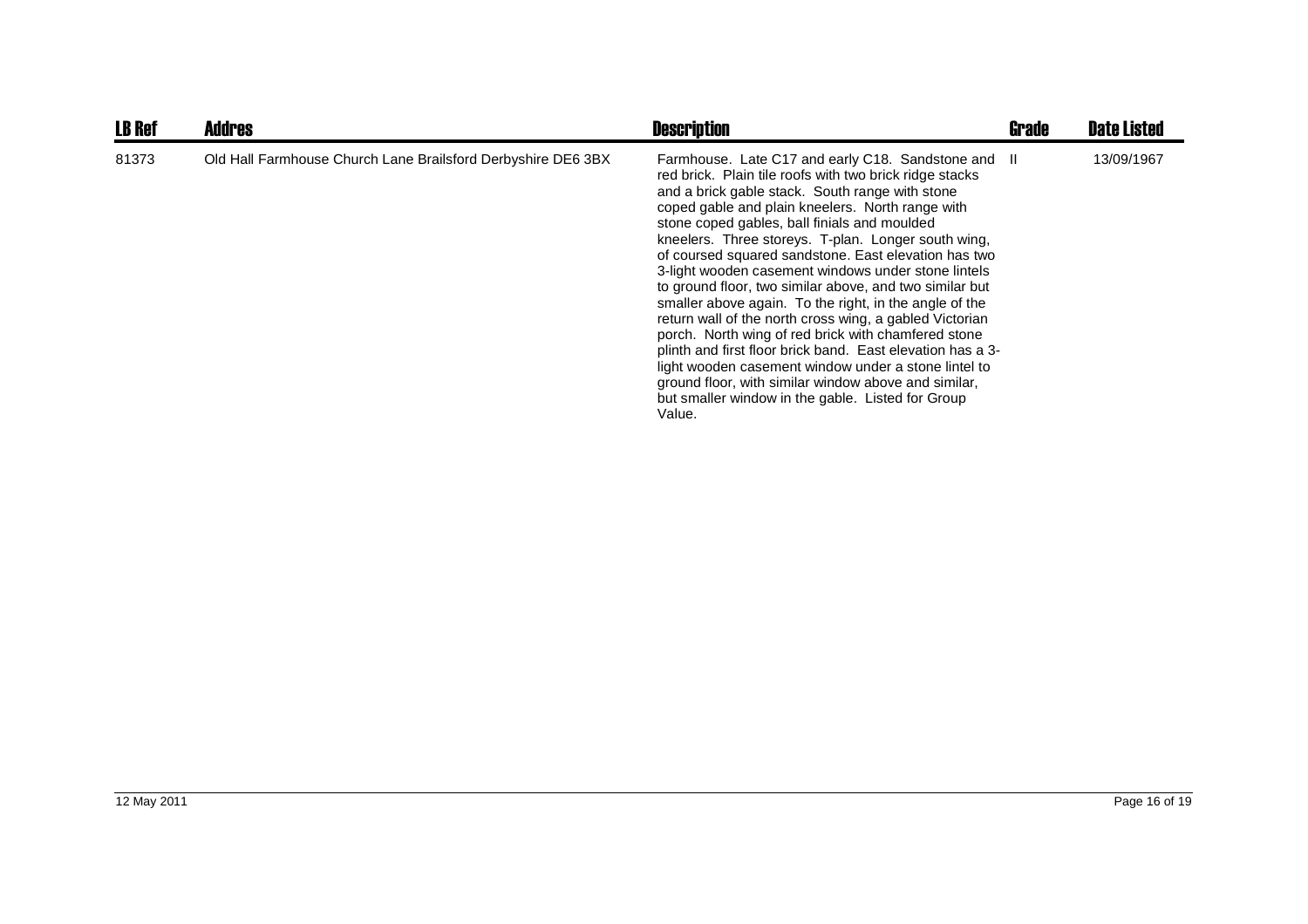| <b>LB Ref</b> | <b>Addres</b>                                             | <b>Description</b>                                                                                                                                                                                                                                                                                                                                                                                                                                                                                                                                                                                                                                                                                                                                                                                                                                                                                                                                                                                                                                                                                                                                                                                                                                                                     | <b>Grade</b> | <b>Date Listed</b> |
|---------------|-----------------------------------------------------------|----------------------------------------------------------------------------------------------------------------------------------------------------------------------------------------------------------------------------------------------------------------------------------------------------------------------------------------------------------------------------------------------------------------------------------------------------------------------------------------------------------------------------------------------------------------------------------------------------------------------------------------------------------------------------------------------------------------------------------------------------------------------------------------------------------------------------------------------------------------------------------------------------------------------------------------------------------------------------------------------------------------------------------------------------------------------------------------------------------------------------------------------------------------------------------------------------------------------------------------------------------------------------------------|--------------|--------------------|
| 81374         | The Old Rectory Church Lane Brailsford Derbyshire DE6 3BX | House. Early C16 or earlier, 1682, 1883, and 1925.<br>Red brick, sandstone and timber framing, plain tile<br>roof with two brick ridge stacks and an external stack<br>to south. Two storeys, rectangular plan with two cross<br>wings. South wing of brick, but said to encase a<br>timber frame, it has a plain roof structure of massive<br>timbers within the later roof. North wing, 1925 by T H<br>Thorpe of Derby. East elevation of six bays. Centre<br>three bays of massive well-cut stone blocks.<br>Chamfered plinth and moulded stone first floor<br>string course stepped up over the central doorway, CI9<br>cross windows on either side. Over the doorway, lintel<br>inscribed Restored by/Revd J G Croker/1883/ Revd B<br>Poole/1682. First floor has small single light window<br>flanked by C19 3-light wooden casements. Gabled bay<br>to left with a wooden cross window to ground floor and<br>a 3-light window above. Gabled bay to right with a 3-<br>light segment headed window to ground floor and a 3-<br>light window above. Outer bay with a doorway and<br>small window above. Inside, a room in the south wing<br>has C17 panelling and some panelling made from old<br>box pews. An upper room has a CI7 moulded<br>cornice. Listed for Group Value. | $\mathbf{H}$ | 12/07/1985         |
| 81375         | North Farm North Lane Brailsford Derbyshire DE6 3BE       | Farmhouse, possibly former farmhouse and cottage.<br>Mid C18. Red brick with plain tile roof, brick ridge<br>stack and brick gable end stack. Sawtooth brick<br>eaves cornice. Two storeys. West elevation of three<br>bays. Three 2-light small paned wooden casement<br>windows under cambered arches to ground floor.<br>Between the two, on the left, a doorway with cambered<br>arch and C20 door, and a blocked doorway with<br>cambered arch. Three 2-light wooden casement<br>windows above under wooden lintels. Inside, in the<br>centre room, fireplace with massive bracketed stone<br>lintel.                                                                                                                                                                                                                                                                                                                                                                                                                                                                                                                                                                                                                                                                             | Ш            | 12/07/1985         |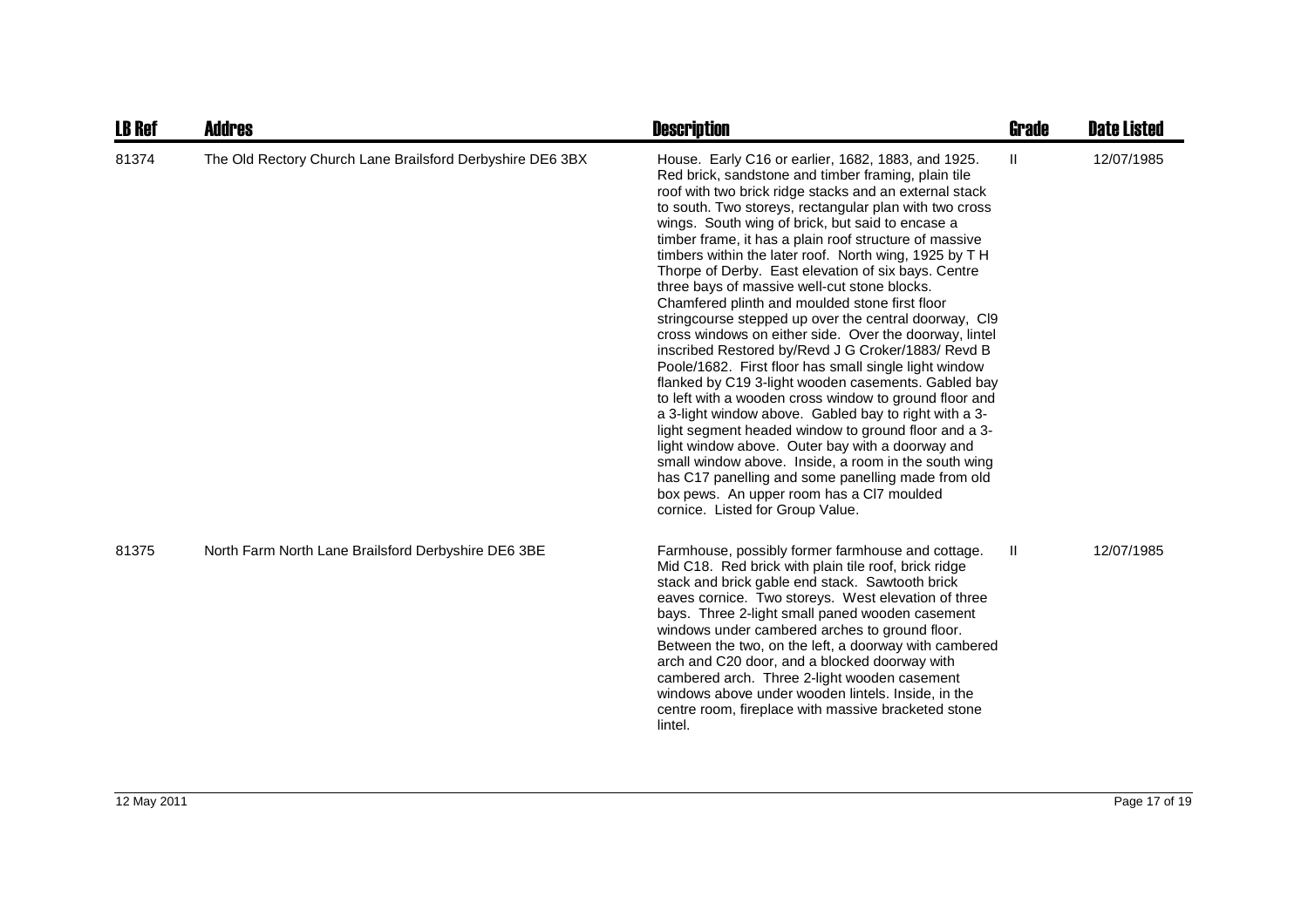| <b>LB Ref</b> | Addres                                                      | <b>Description</b>                                                                                                                                                                                                                                                                                                                                                                                                                                                                                                                                                                                                                                                                                                                                                                                                                                                                                                                                                                                                                                                                                                                           | <b>Grade</b> | <b>Date Listed</b> |
|---------------|-------------------------------------------------------------|----------------------------------------------------------------------------------------------------------------------------------------------------------------------------------------------------------------------------------------------------------------------------------------------------------------------------------------------------------------------------------------------------------------------------------------------------------------------------------------------------------------------------------------------------------------------------------------------------------------------------------------------------------------------------------------------------------------------------------------------------------------------------------------------------------------------------------------------------------------------------------------------------------------------------------------------------------------------------------------------------------------------------------------------------------------------------------------------------------------------------------------------|--------------|--------------------|
| 81376         | Burrows Old Hall Burrows Lane Brailsford Derbyshire DE6 3BU | Farmhouse. Early CI8 and 1765. Coursed squared<br>sandstone and red brick. Plain tile roofs with brick<br>gable end stacks and brick ridge stack. Dentilled<br>eaves band. L-plan, two storeys. West elevation of<br>two bays has central doorway with C19 wooden<br>surround and flat hood, and C19 panelled door,<br>flanked on each side by 3-light wooden casement<br>windows under segment heads. Two similar windows<br>above with a datestone in between inscribed<br>S.D./1765. This refers to the refronting in brick. The<br>lower courses of this elevation are of stone, as are the<br>side and rear walls. Return wing to left has, to the<br>ground floor, a blocked doorway with chamfered stone<br>quoins and lintel, flanked on each side by 2-light<br>chamfered stone mullion windows. Large 3-light<br>segment headed wooden casement window above.<br>East elevation has a chamfered stone plint with a 2-<br>light chamfered mullion window in the basement.<br>Central doorway with stone lintel and tall staircase<br>window above with C19 margin light glazing. Garden<br>wall to west with rounded stone copings. | Ш            | 12/07/1985         |
| 81377         | Brailsford Mill Mill Lane Brailsford Derbyshire DE6 3BB     | Mill, now used for storage. Reputed to be dated<br>1693. Red brick and sandstone ashlar. Plain tile<br>roofs with one brick gable stack. Two storeys. T-<br>plan. Ashlar south elevation. Broad gabled bay to<br>left. Rusticated basement with doorway and later<br>window. Stone band above. Blind semi-circular arch<br>to first floor with a door- way under a stone lintel.<br>Stone band above and circular window in the gable.<br>Lower bay to right continuing the rusticated basement<br>with stone band above. Doorway to ground floor,<br>square window above. Rear walls of brick. Interior not<br>inspected. Mill pond to north. Listed for Group Value.                                                                                                                                                                                                                                                                                                                                                                                                                                                                       | $\mathbf{H}$ | 12/07/1985         |